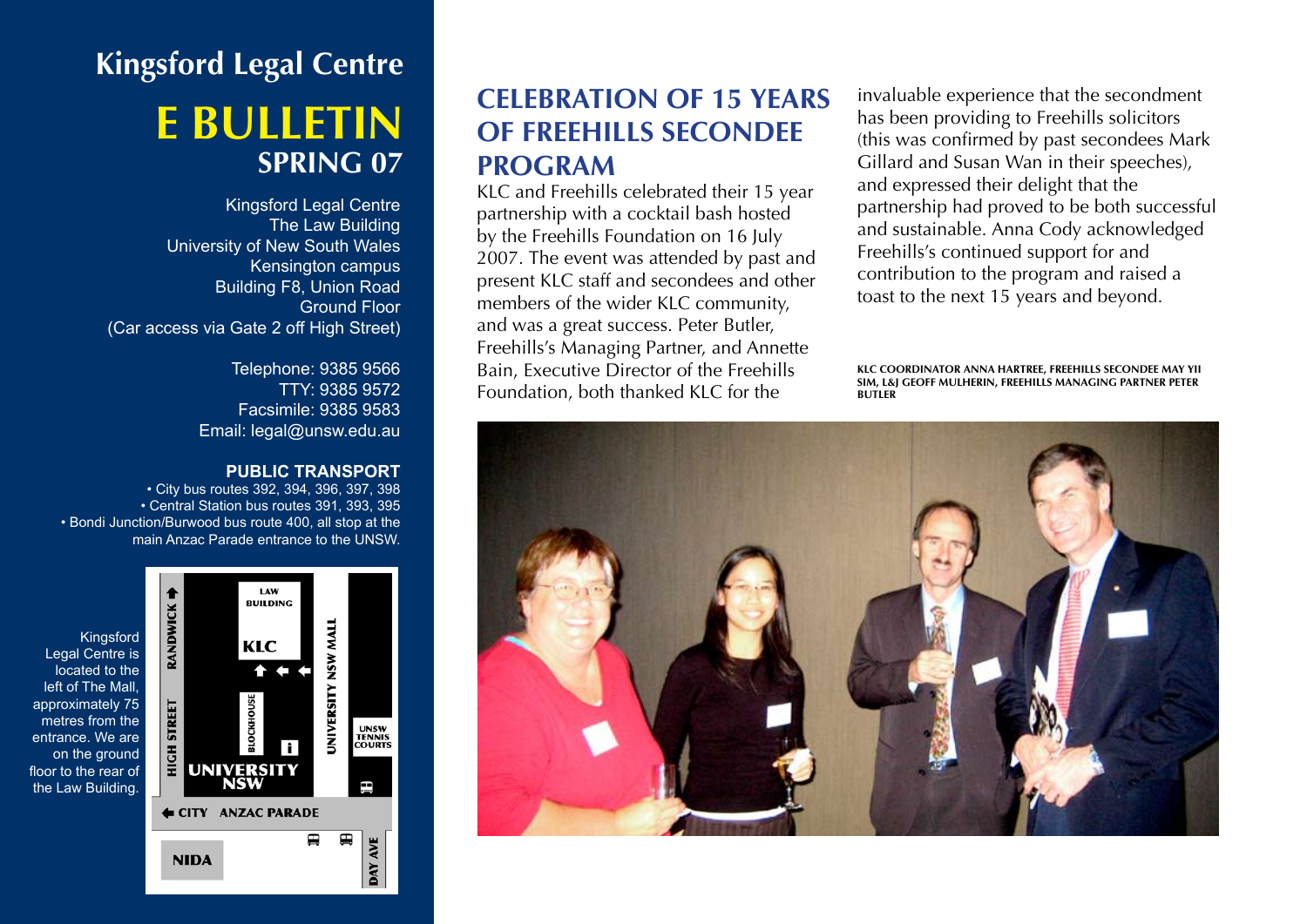# **Allens Arthur Robinson Secondee, Tom Glasson, Commences at KLC**

We are delighted to welcome Tom Glasson to the KLC team. Tom started on KLC on 13 August as part of the Allens Arthur Robinson secondee scheme whereby a solicitor joins the KLC team for 6 months per year. Tom Glasson is a 3rd year solicitor at Allens Arthur Robinson, and specialises in the firm's Intellectual Property practice group. Tom studied at the University of Sydney where, in addition to his law degree, he undertook an honours year in International Politics to write a thesis on the global suicide bombing phenomenon. Outside of work, Tom is also an avid sportsman and (he confesses sheepishly) an occasional television writer.

### **South Maroubra Uniting Church Outreach Closes**

As a result of a recent review of our outreach services we have decided to close our outreach at the South Maroubra Uniting Church. As our Thursday night advice nights are now held at The Junction Neighbourhood Centre it is felt that clients in that area had



**Tom Gasson, new Allens Arthur Robinson secondee solicitor to KLC**

adequate access to our services. Outreach services take a great deal of commitment of time and resources and it is important that we place them in areas of greatest need. Our outreaches at South East Neighbourhood Centre, The Junction and Yarra Bay are proving very successful and our commitment to them continues.

# **Timor Leste human rights training**

Kingsford Legal Centre recently agreed to develop and present a 5 day training in Timor Leste for UNIFEM. The training included 2 days on the nature of human rights and specifically the Convention for the Elimination of all forms of Discrimination Against women (CEDAW) as well as 3 days on how to prepare a shadow report. This arose out of the work which Kingsford has done domestically in preparing Australia's shadow report.

The project, while funded by UNIFEM, the United Nations Office for Women, is in conjunction with Rede Feto, a local women's NGO. It was a lively and interesting time learning more about the reality of life for Timorese women and the challenges which they face. One of the barriers identified by the training participants was entrenched views about the roles of men and women, as well as health issues including high maternal mortality as Timor Leste is the poorest country in South East Asia with limited prenatal and postnatal care for women.

There were 30 participants in the trainings and it certainly provided an opportunity to reflect on issues in common, such as violence against women. Timor Leste, unlike Australia, has ratified the Optional Protocol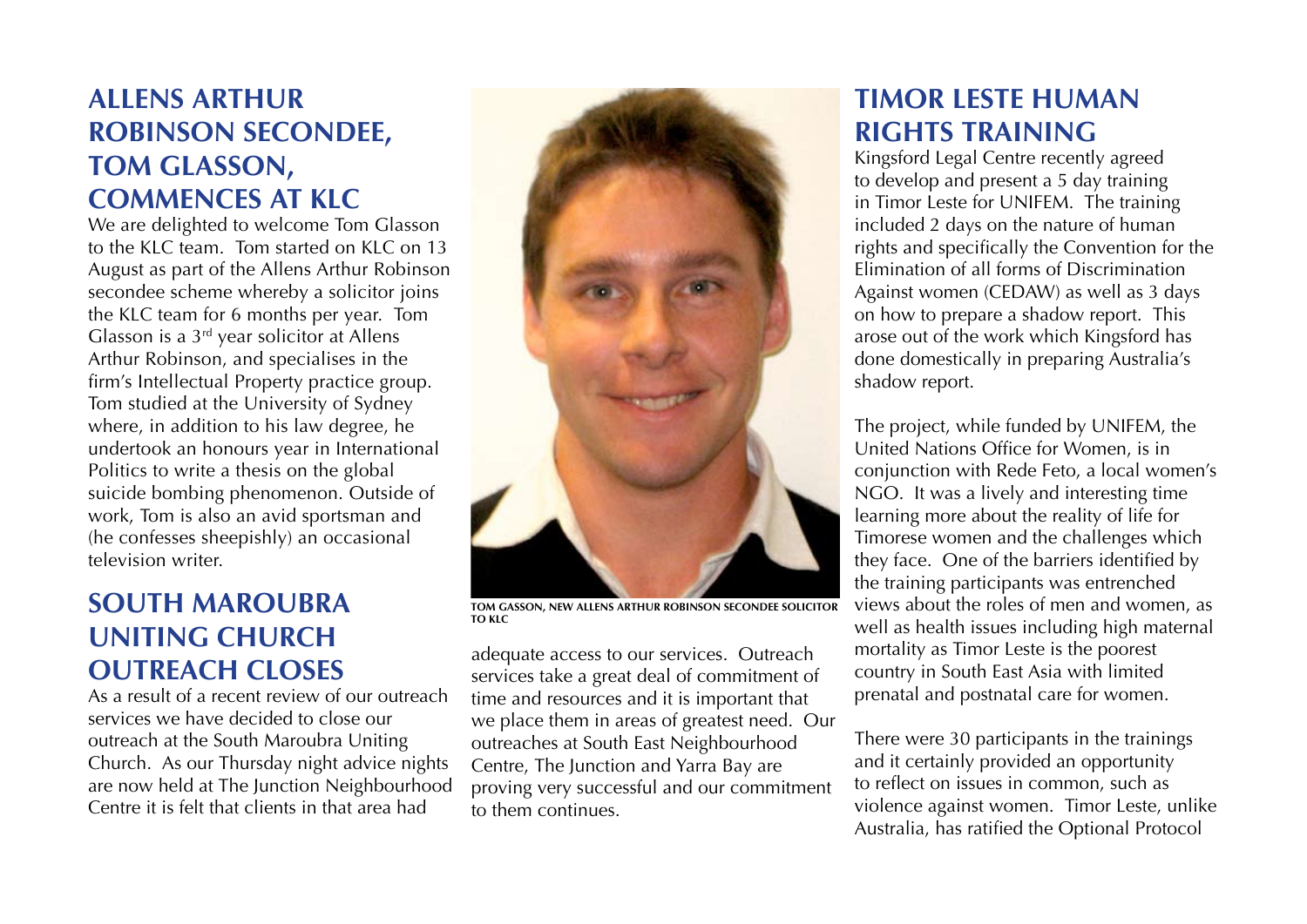

**Shirley Southgate, Anna Cody and participants in training program**

which means that Timorese women can make individual complaints to the CEDAW Committee. we are still waiting for this to occur in Australia. Kingsford hopes to continue the relationship with Timor Leste NGOs and UNIFEM.

# **Indigenous legal education**

As a part of our commitment to Indigenous legal education, Kingsford continues to host winter school Indigenous students. This is part of a UNSW program encouraging high school students to consider university

careers. We welcomed 19 students from around Australia considering studying law. They were very enthusiastic and keen to learn about the work of the Centre.

We also are currently running our Indigenous first year course for 5 students, focussing on client communication skills. This course includes a general introduction to the legal system with various visits to the Local Court, Legal Aid and other legal centres. Students are also taught interviewing skills and interview clients to develop their oral and written communication skills

#### **Employment Clinic**

The clinic has had a significant increase in its caseload with 7 new clients taken on in the past two weeks. The new matters comprise workplace discrimination and unfair and unlawful dismissal cases.

The clinic has also had some successful outcomes with good settlements in a discrimination case which was set down for hearing in the ADT as well as several of our unfair/unlawful dismissal matters.

In other work, Linda Tucker recently provided training on employment law to solicitors who volunteer at Sydney's four community legal centres and her rewrite of the Employment edition of Hot Topics has now been released by the State Library.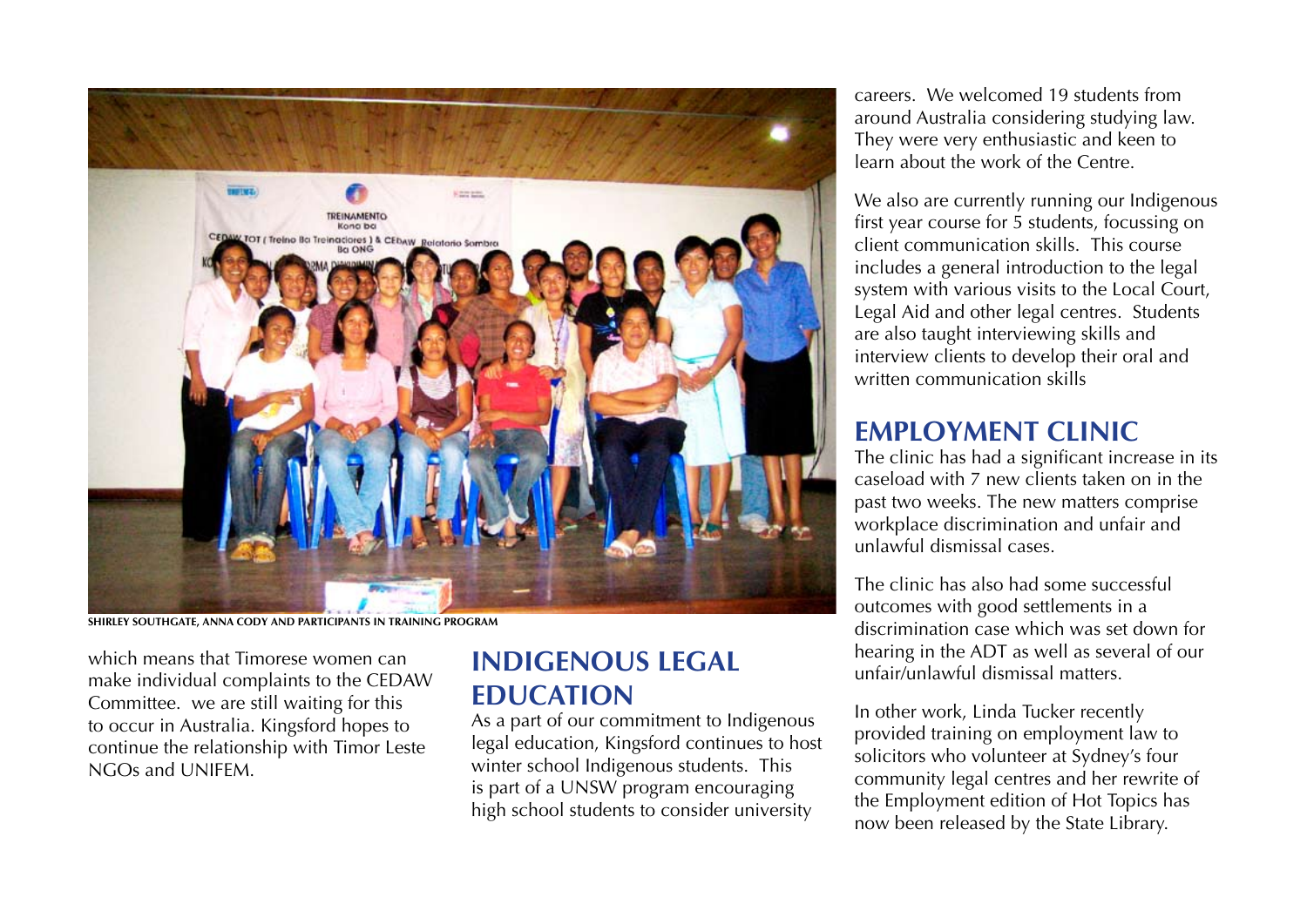#### **City to Surf**

Anna Hartree, Teena Balgi and Linda Tucker took the plunge this month and entered the City to Surf. While no records were set by Team KLC, they conquered heartbreak hill and powered into Bondi Beach at a good clip, managing to avoid all urges to break into a run.

#### **Review of Disability Standards for Accessible Public Transport 2002**

In 2002 the Commonwealth Government enacted the Disability Standards for Accessible Public Transport (the Standards). The Standards attempt to make public transport more accessible for people with disabilities by setting out minimum requirements which public transport providers in Australia must meet. The Minister for Transport and Regional Services is required to review the efficiency and effectiveness of the Transport Standards every five years.

KLC made a submission to the review setting out some concerns we have with the Standards as they currently are. We suggested that the Standards be amended to implement a system of monitoring of the Standards, so that it is not up to individuals bringing complaints to



ensure that the Standards are being complied with. KLC has also noticed a reluctance on the part of public transport providers to accommodate new or different mobility aids. We therefore also recommended that the Standards be amended to encourage public transport providers to accommodate new or different technologies, as far as possible.

The Draft Review Report will be released for public comment on 15 October 2007.